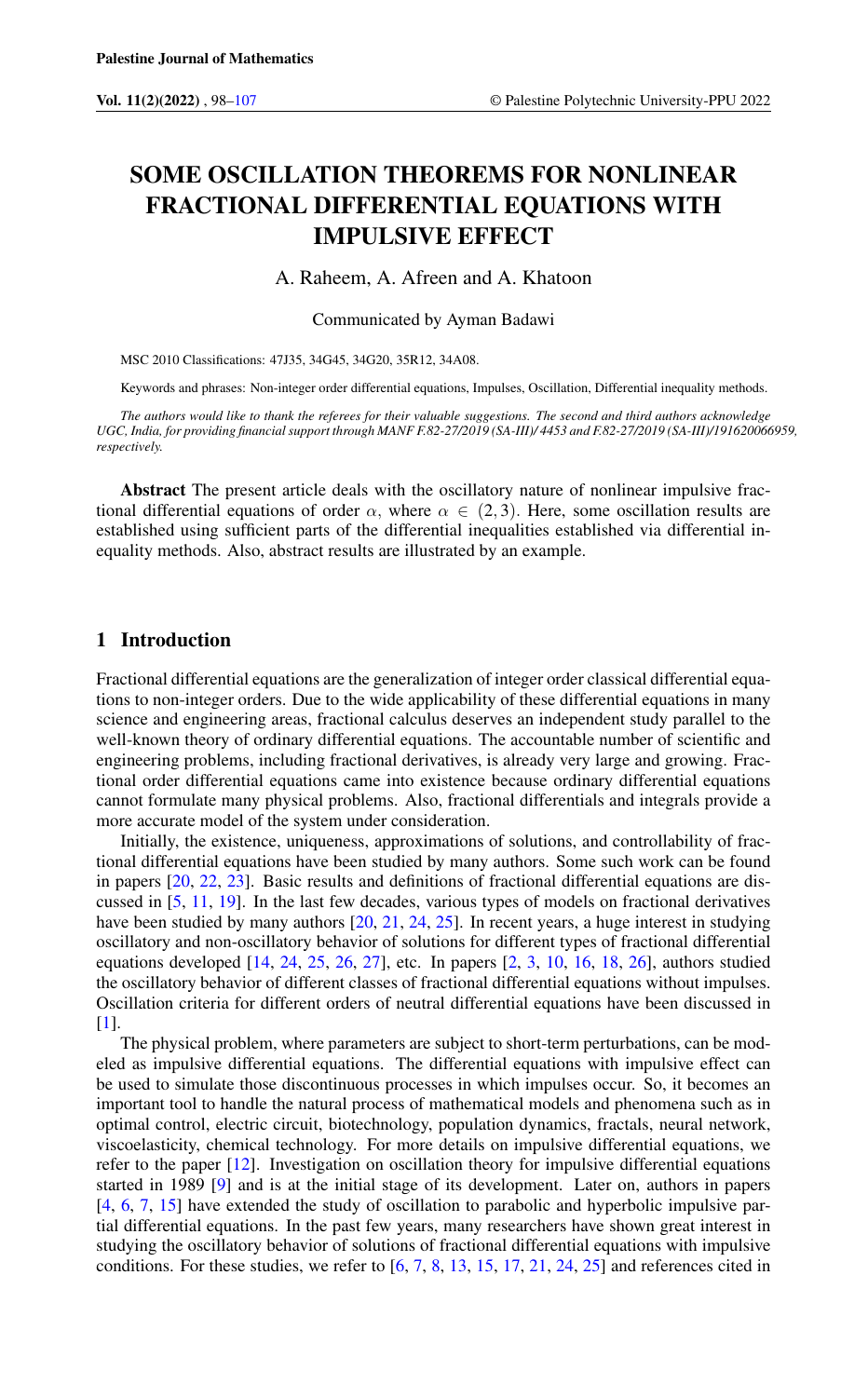these papers. In [\[24\]](#page-9-5), Sadhasivam and Deepa derived some sufficient conditions for oscillatory solutions of hybrid partial differential equations with impulses. New oscillation criteria (known as Philos type) were obtained for a class of second-order differential equations with impulses in [\[25\]](#page-9-6).

Our work is motivated by the work of [\[21\]](#page-9-4), in which oscillatory properties are studied for a noninteger order differential equation with impulsive conditions. In this paper, we extended the study of oscillatory behavior of solutions to a class of impulsive fractional differential equations of order  $2 < \alpha < 3$ . We investigated how the impulses affect the oscillation of solutions. The mathematical formulation of the considered problem is given by:

<span id="page-1-0"></span>
$$
\begin{cases}\n\mathfrak{D}_{+,t}^{\alpha}u(z,t) + a_1(t)\mathfrak{D}_{+,t}^{\alpha-1}u(z,t) + a_2(t)\mathfrak{D}_{+,t}^{\alpha-2}u(z,t) \\
+ a_3(t)g\left(\int_t^{\infty} (s-t)^{-(\alpha-2)}u(z,s)ds\right) = 0, \quad t \neq t_j, \\
\mathfrak{D}_{+,t}^{\alpha-1}u(z,t_j^+) - \mathfrak{D}_{+,t}^{\alpha-1}u(z,t_j^-) = \rho_1(z,t_j)\mathfrak{D}_{+,t}^{\alpha-1}u(z,t_j), \\
\mathfrak{D}_{+,t}^{\alpha-2}u(z,t_j^+) - \mathfrak{D}_{+,t}^{\alpha-2}u(z,t_j^-) = \rho_2(z,t_j)\mathfrak{D}_{+,t}^{\alpha-2}u(z,t_j), \\
j = 1,2,3,..., \quad (z,t) \in D \times \mathbb{R}_+ = \Omega,\n\end{cases}
$$
\n(1.1)

where  $a_1, a_2, a_3, g$  are piecewise continuous functions defined from  $[t_0, \infty)$  into  $\mathbb{R}_+$  with discontinuities at  $t = t_j$ ,  $j = 1, 2, \ldots$  but continuous from left at  $t = t_j$ . g also satisfies  $zg(z) > 0$ , for  $z \neq 0$ .  $\mathfrak{D}_{+,t}^{\alpha}$  is the fractional derivative of Riemann-Liouville type, where  $\alpha \in (2,3)$ ,  $D \subset \mathbb{R}^n$  is bounded with a smooth boundary  $\partial D$  and  $\bar{D} = D \cup \partial D$ .

The organization of the rest of this paper is as follows. Section 2 contains some basic lemmas and assumptions which are required for the next sections. In section 3, some oscillation criteria are obtained for the problem  $(1.1)$  by using differential inequality methods.

#### 2 Preliminaries and Assumptions

Throughout the paper, we assume the following assumptions:

(H1) The functions  $\rho_i : \bar{D} \times \mathbb{R}_+ \to \mathbb{R}_+$   $(i = 1, 2)$  are such that

$$
\rho_1(z, t_j) \leq \beta_j, \ \rho_2(z, t_j) \leq \gamma_j.
$$

(H2) The given numbers

are such that

$$
\lim_{j \to \infty} t_j = +\infty.
$$

 $0 < t_1 < \cdots < t_i < \cdots$ 

(H3) The solution  $u(z, t)$  of the problem [\(1.1\)](#page-1-0),  $\mathfrak{D}_{+,t}^{\alpha-1}u(z, t)$  and  $\mathfrak{D}_{+,t}^{\alpha-2}u(z, t)$  are piecewise continuous with discontinuities of first kind only at  $t = t_j$ , and left continuous at  $t = t_j$  i.e.,  $u(z,t_j^-) = u(z,t_j), \ \mathfrak{D}^{\alpha-1} u(z,t_j^-) = \mathfrak{D}^{\alpha-1} u(z,t_j), \ \mathfrak{D}^{\alpha-2} u(z,t_j^-) = \mathfrak{D}^{\alpha-2} u(z,t_j).$ 

<span id="page-1-2"></span>**Lemma 2.1.** [\[21\]](#page-9-4) For any function  $U : \mathbb{R}_+ \to \mathbb{R}$ ,  $(\mathfrak{D}^{\alpha}_{+,t}U)(t) = (\mathfrak{D}^{\alpha-1}_{+,t}U)'(t)$  and  $(\mathfrak{D}^{\alpha}_{+,t}U)(t) =$  $(\mathfrak{D}_{+,t}^{\alpha-2}U)''(t).$ 

<span id="page-1-1"></span>**Lemma 2.2.** *[\[14\]](#page-9-7) For any function*  $U : \mathbb{R}_+ \to \mathbb{R}$ *, let* 

$$
G(t) = \int_0^t (t - \tau)^{-(\alpha - 2)} U(\tau) d\tau, \quad \text{where } \alpha \in (2, 3) \text{ and } t \ge 0, \text{ then}
$$

$$
G'(t) = \Gamma(3 - \alpha)(\mathfrak{D}_{+,t}^{\alpha - 2} U)(t).
$$

<span id="page-1-3"></span>Lemma 2.3. *[\[12\]](#page-8-7) Assume that*

$$
V'(t) \leq g_1(t)V(t) + g_2(t), \quad t \neq t_i, \ t \geq t_0
$$
  

$$
V(t_i^+) \leq (1 + a_i)V(t_i), \quad i = 1, 2, 3, \dots,
$$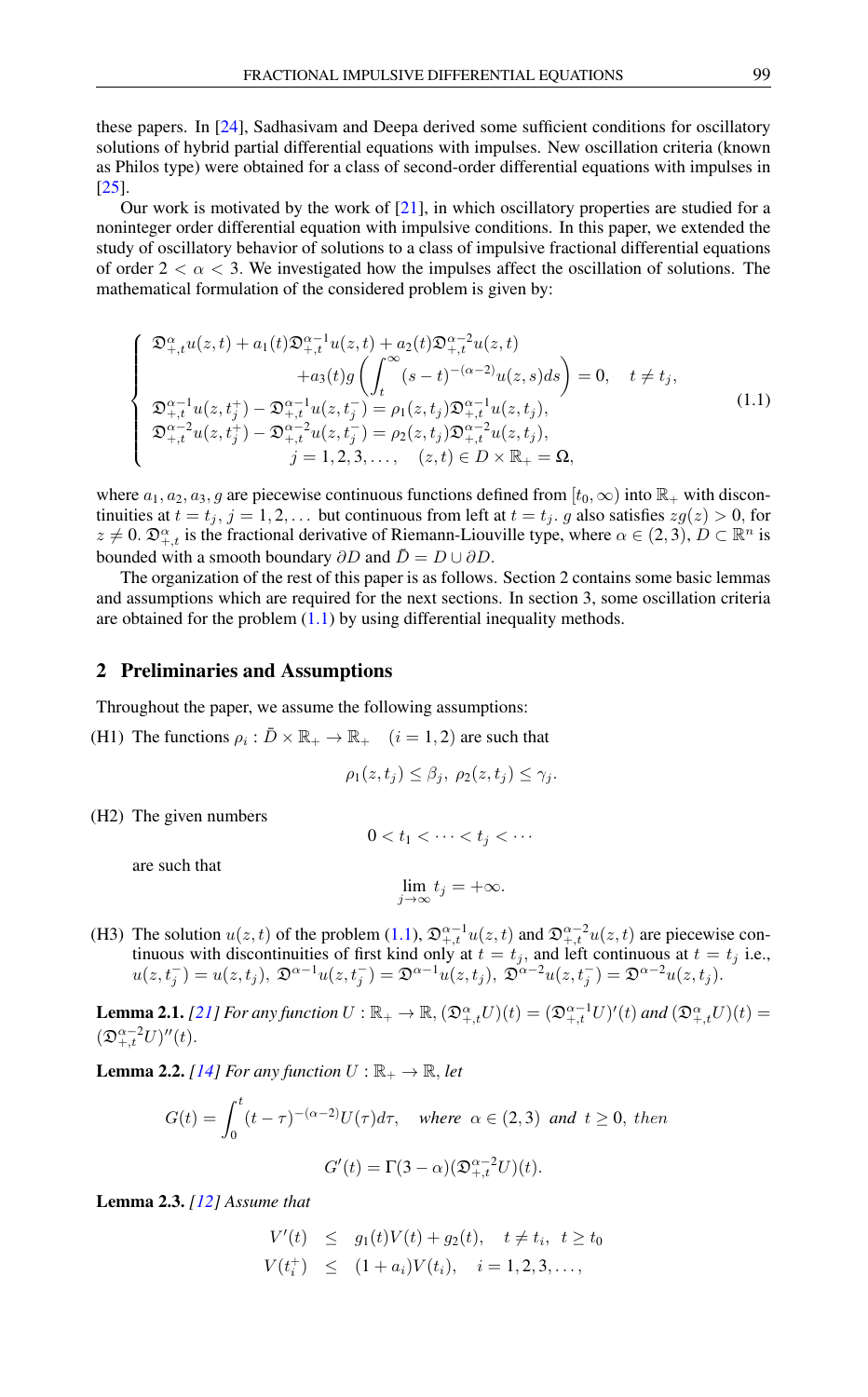*where*  $\{t_i\}$  *is an increasing sequence such that*  $\lim_{i\to\infty} t_i = +\infty$ ,  $V \in PC^1[\mathbb{R}_+, \mathbb{R}_+]$ ,  $g_1, g_2 \in$  $PC[\mathbb{R}_+, \mathbb{R}_+]$  *and*  $a_i$  *are constants. Then* 

$$
V(t) \leq V(t_0) \prod_{t_0 < t_i < t} (1 + a_i) \exp \left( \int_{t_0}^t g_1(s) ds \right)
$$
  
+ 
$$
\int_{t_0}^t \prod_{s < t_i < t} (1 + a_i) \exp \left( \int_s^t g_1(\sigma) d\sigma \right) g_2(s) ds, \quad t \geq t_0.
$$

## 3 Main Results

Theorem 3.1. *If each solution of the following system of inequalities*

<span id="page-2-2"></span>
$$
\begin{cases}\n\mathfrak{D}_{+,t}^{\alpha}U(t) + a_1(t)\mathfrak{D}_{+,t}^{\alpha-1}U(t) + a_2(t)\mathfrak{D}_{+,t}^{\alpha-2}U(t) + a_3(t)g(G(t)) \le 0 \\
\mathfrak{D}_{+,t}^{\alpha-1}U(t_j^+) \le (1+\beta_j)\mathfrak{D}_{+,t}^{\alpha-1}U(t_j) \\
\mathfrak{D}_{+,t}^{\alpha-2}U(t_j^+) \le (1+\gamma_j)\mathfrak{D}_{+,t}^{\alpha-2}U(t_j)\n\end{cases}
$$
\n(3.1)

*is eventually negative and each solution of the following system of inequalities*

<span id="page-2-3"></span>
$$
\begin{cases}\n\mathfrak{D}_{+,t}^{\alpha}U(t) + a_1(t)\mathfrak{D}_{+,t}^{\alpha-1}U(t) + a_2(t)\mathfrak{D}_{+,t}^{\alpha-2}U(t) + a_3(t)g(G(t)) \ge 0 \\
\mathfrak{D}_{+,t}^{\alpha-1}U(t_j^+) \ge (1+\beta_j)\mathfrak{D}_{+,t}^{\alpha-1}U(t_j) \\
\mathfrak{D}_{+,t}^{\alpha-2}U(t_j^+) \ge (1+\gamma_j)\mathfrak{D}_{+,t}^{\alpha-2}U(t_j)\n\end{cases}
$$
\n(3.2)

*is eventually positive, then all nonzero solutions of*  $(1.1)$  *are oscillatory in the domain*  $\Omega$ *, where*  $G(t) = \int_{0}^{\infty}$ t  $(s-t)^{-(\alpha-2)}U(s)ds.$ 

*Proof.* Let on contrary, we assume that  $u(z, t) \neq 0$  be a non oscillatory solution of [\(1.1\)](#page-1-0) and for some  $\tau \geq t_0$ ,  $u(z, t_0) > 0$  for  $t \geq \tau$ .

Case 1:  $t \neq t_j$ . Integrating the first equation of [\(1.1\)](#page-1-0) with respect to z over the domain D, we have

<span id="page-2-0"></span>
$$
\mathfrak{D}^{\alpha}_{+,t} \int_{D} u(z,t)dz + a_1(t)\mathfrak{D}^{\alpha-1}_{+,t} \int_{D} u(z,t)dz + a_2(t)\mathfrak{D}^{\alpha-2}_{+,t} \int_{D} u(z,t)dz
$$
  

$$
= -a_3(t)\int_{D} g\left(\int_{t}^{\infty} (s-t)^{-(\alpha-2)}u(z,s)ds\right)dz.
$$
 (3.3)

Using Jensen's inequality, we get

$$
\int_{D} g\left(\int_{t}^{\infty} (s-t)^{-(\alpha-2)} u(z,s)ds\right) dz
$$
\n
$$
\geq g\left(\int_{D} \left(\int_{t}^{\infty} (t-s)^{-(\alpha-2)} u(z,s)ds\right) dz\right)
$$
\n
$$
\geq \left(\int_{D} dz\right) g\left[\int_{t}^{\infty} (t-s)^{-(\alpha-2)} \left(\int_{D} u(z,s)dz\right) \left(\int_{D} dz\right)^{-1} ds\right].
$$

Let  $U(t) = \frac{\int_D u(z,t)dz}{\int_{I}$  $\frac{d(x, y, z)}{\int_D dz}$ . Using the above inequality in [\(3.3\)](#page-2-0), we get

<span id="page-2-1"></span>
$$
\mathfrak{D}_{+,t}^{\alpha}U(t) + a_1(t)\mathfrak{D}_{+,t}^{\alpha-1}U(t) + a_2(t)\mathfrak{D}_{+,t}^{\alpha-2}U(t) + a_3(t)g(G(t)) \le 0.
$$
\n(3.4)

Case 2:  $t = t_j$ . From last two equations of [\(1.1\)](#page-1-0), we have

$$
\mathfrak{D}_{+,t}^{\alpha-1} \int_D u(z,t_j^+)dz \leq (1+\beta_j)\mathfrak{D}_{+,t}^{\alpha-1} \int_D u(z,t_j)dz
$$
  

$$
\mathfrak{D}_{+,t}^{\alpha-2} \int_D u(z,t_j^+)dz \leq (1+\gamma_j)\mathfrak{D}_{+,t}^{\alpha-2} \int_D u(z,t_j)dz.
$$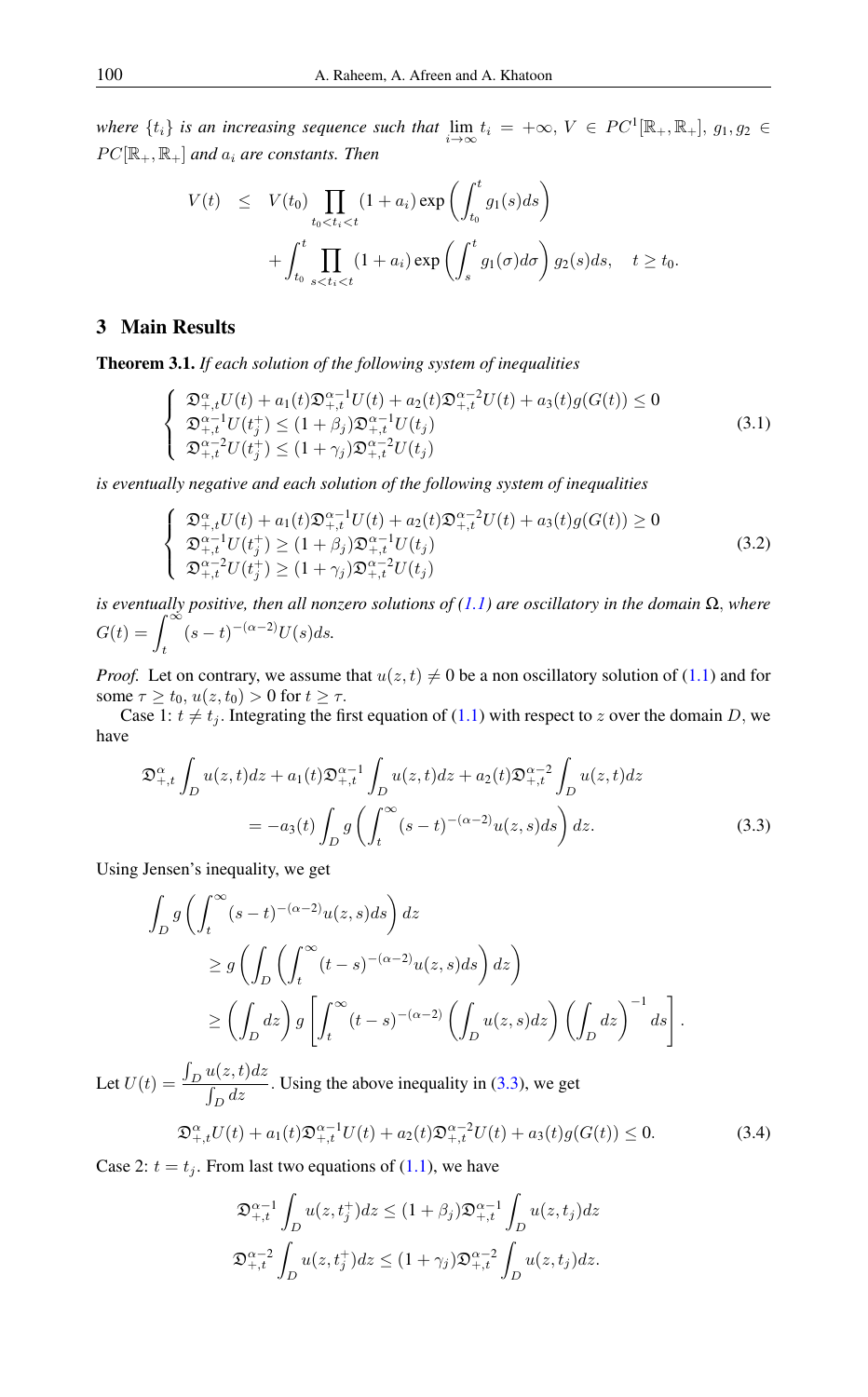Dividing both equations by  $\int_D dz$ , we get

<span id="page-3-0"></span>
$$
\mathfrak{D}_{+,t}^{\alpha-1}U(t_j^+) \le (1+\beta_j)\mathfrak{D}_{+,t}^{\alpha-1}U(t_j)
$$
\n(3.5)

$$
\mathfrak{D}_{+,t}^{\alpha-2} U(t_j^+) \le (1+\gamma_j) \mathfrak{D}_{+,t}^{\alpha-2} U(t_j). \tag{3.6}
$$

Thus the equations [\(3.4\)](#page-2-1), [\(3.5\)](#page-3-0) and [\(3.6\)](#page-3-0) show that the function  $U(t) = \frac{\int_D u(z,t)dz}{\int_D dz}$  is an eventually positive solution of  $(3.1)$  which is a contradiction.

Secondly, in the case of eventually negative solutions of  $(1.1)$ , the arguments are similar.  $\Box$ 

<span id="page-3-1"></span>**Lemma 3.2.** For an eventually positive solution  $U(t)$  of [\(3.1\)](#page-2-2) such that  $(\mathfrak{D}^{\alpha}_{+,t}U)(t) > 0$  for  $t \geq \tau > 0$ , and

$$
\int_{\tau}^{\infty} \exp\left(-\int_{t_0}^{s} \frac{a_2(\sigma)}{a_1(\sigma)} d\sigma\right) ds = \infty,
$$

*then*  $(\mathfrak{D}_{+,t}^{\alpha-2}U)(t) > 0$  *for*  $t \geq \tau$ .

*Proof.* If we take  $u_1(t) = \exp\left(\int^t \right)$  $t_0$  $a_2(\sigma)$  $\left(\frac{a_2(\sigma)}{a_1(\sigma)}d\sigma\right)$ , then

$$
\begin{array}{rcl} [(\mathfrak{D}^{\alpha-2}_{+,t}U)(t)u_1(t)]' & = & (\mathfrak{D}^{\alpha-1}_{+,t}U)(t)u_1(t) + \frac{a_2(t)}{a_1(t)}(\mathfrak{D}^{\alpha-2}_{+,t}U)(t)u_1(t) \\ \\ & = & \frac{1}{a_1(t)}[a_1(t)(\mathfrak{D}^{\alpha-1}_{+,t}U)(t) + a_2(t)(\mathfrak{D}^{\alpha-2}_{+,t}U)(t)]u_1(t) \\ \\ & \leq & -\frac{1}{a_1(t)}[(\mathfrak{D}^{\alpha}_{+,t}U)(t) + a_3(t)g(G(t))]u_1(t) < 0. \end{array}
$$

This implies that  $(\mathfrak{D}_{+,t}^{\alpha-2}U)(t)u_1(t)$  is strictly decreasing for  $t \geq \tau$  and is eventually of constant sign. Since  $u_1(t) > 0$ , we see that  $(\mathfrak{D}_{+,t}^{\alpha-2}U)(t)$  is eventually of constant sign. We now claim that  $(\mathfrak{D}_{+,t}^{\alpha-2}U)(t) > 0$  for  $t \geq \tau$ , otherwise  $(\mathfrak{D}_{+,t}^{\alpha-2}U)(t) < 0$  for  $t \geq \tau$ . Since  $(\mathfrak{D}_{+,t}^{\alpha-2}U)(t)u_1(t)$ is strictly decreasing for  $t \geq \tau$ , it follows that

$$
(\mathfrak{D}_{+,t}^{\alpha-2}U)(t)u_1(t) < (\mathfrak{D}_{+,t}^{\alpha-2}U)(\tau)u_1(\tau) = C < 0, \quad t \ge \tau.
$$

From Lemma [2.2,](#page-1-1) we get

$$
\frac{G'(t)}{\Gamma(3-\alpha)} = (\mathfrak{D}^{\alpha-2}_{+,t}U)(t) < C \exp\left(-\int_{t_0}^t \frac{a_2(\sigma)}{a_1(\sigma)}d\sigma\right), \quad t \ge \tau.
$$

On integration from  $\tau$  to t, we have

$$
G(t) < G(\tau) + C\Gamma(3-\alpha) \int_{\tau}^{t} \exp\left(-\int_{t_0}^{s} \frac{a_2(\sigma)}{a_1(\sigma)} d\sigma\right) ds.
$$

By taking limit, we get  $\lim_{t\to\infty} G(t) = -\infty$ , which contradicts the fact that  $G(t) > 0$ . Hence  $(\mathfrak{D}_{+,t}^{\alpha-2}U)(t) > 0$  for  $t \geq \tau$ .  $\Box$ 

Following the process of the above lemma, we have:

<span id="page-3-2"></span>**Lemma 3.3.** For an eventually negative solution of [\(3.2\)](#page-2-3) such that  $(\mathfrak{D}^{\alpha}_{+,t}U)(t) < 0$  for  $t \geq \tau > 0$ , *and*

$$
\int_{\tau}^{\infty} \exp\left(-\int_{t_0}^{s} \frac{a_2(\sigma)}{a_1(\sigma)} d\sigma\right) ds = \infty,
$$

*then*  $(\mathfrak{D}^{\alpha-2}_{+,t}U)(t) < 0$  *for*  $t \geq \tau$ .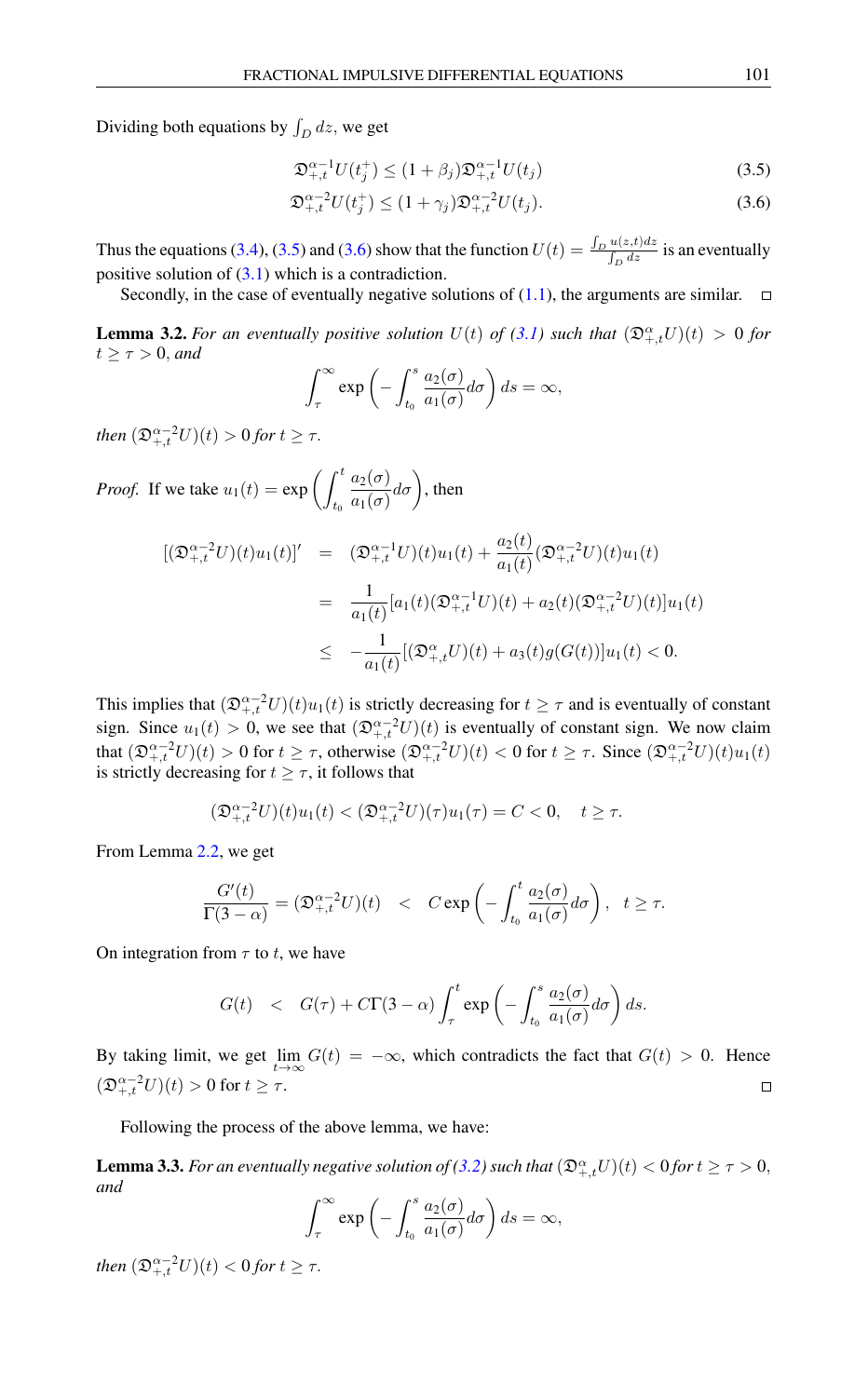<span id="page-4-3"></span>Theorem 3.4. *If all the conditions of Lemma [3.2](#page-3-1) and Lemma [3.3](#page-3-2) are satisfied and further, we assume that for some*  $\tau \in [t_0, \infty)$ ,

<span id="page-4-1"></span>
$$
\liminf_{t \to \infty} \frac{W(t)}{\prod_{t_0 < t_j < t} (1 + \gamma_j)} = -\infty,\tag{3.7}
$$

*and*

<span id="page-4-2"></span>
$$
\limsup_{t \to \infty} \frac{W(t)}{\prod_{t_0 < t_j < t} (1 + \gamma_j)} = \infty,\tag{3.8}
$$

*where*

$$
W(t) = \int_{\tau}^{t} \prod_{t_0 < t_j < s} (1 + \beta_j) \prod_{s < t_j < t} (1 + \gamma_j) \exp\left(-\int_{t_0}^{s} a_1(\sigma) d\sigma\right) ds,
$$

*then each nonzero solution of [\(1.1\)](#page-1-0) oscillates in domain* Ω.

*Proof.* To complete the proof, it is sufficient to show that every solution of  $(3.1)$  is eventually negative and every solution of  $(3.2)$  is eventually positive. Let on contrary, first we assume that [\(3.1\)](#page-2-2) has an eventually positive solution  $U(t)$  (say). Let  $v(t) = (\mathfrak{D}_{+,t}^{\alpha-2}U)(t)$ , then using Lemma [2.1,](#page-1-2) we have  $v'(t) = (\mathfrak{D}_{+,t}^{\alpha-1}U)(t)$  and  $v''(t) = (\mathfrak{D}_{+,t}^{\alpha}U)(t)$ . From [\(3.1\)](#page-2-2), we have

<span id="page-4-0"></span>
$$
\begin{cases}\nv''(t) + a_1(t)v'(t) \le 0, \\
v'(t_j^+) \le (1 + \beta_j)v'(t_j), \\
v(t_j^+) \le (1 + \gamma_j)v(t_j).\n\end{cases}
$$
\n(3.9)

Putting  $v'(t) = u(t)$  and  $v''(t) = u'(t)$ , we obtain from above inequality

$$
\begin{cases}\n u'(t) \leq -a_1(t)u(t), & t \neq t_j, \\
 u(t_j^+) \leq (1+\beta_j)u(t_j).\n\end{cases}
$$

Using Lemma [2.3,](#page-1-3) we get

$$
u(t) \leq u(t_0) \prod_{t_0 < t_j < t} (1+\beta_j) \exp \left(-\int_{t_0}^t a_1(\sigma) d\sigma\right).
$$

Putting  $u(t) = v'(t)$  and using inequality [\(3.9\)](#page-4-0), we have

$$
\begin{cases}\nv'(t) \le v'(t_0) \prod_{t_0 < t_j < t} (1 + \beta_j) \exp\left(-\int_{t_0}^t a_1(\sigma) d\sigma\right), \\
v(t_j^+) \le (1 + \gamma_j)v(t_j).\n\end{cases}
$$

Again using Lemma [2.3,](#page-1-3) we have

$$
v(t) \leq v(t_0) \prod_{t_0 < t_j < t} (1 + \gamma_j) + v'(t_0)W(t)
$$
  
\n
$$
\Rightarrow \frac{v(t)}{\prod_{t_0 < t_j < t} (1 + \gamma_j)} \leq v(t_0) + v'(t_0) \frac{W(t)}{\prod_{t_0 < t_j < t} (1 + \gamma_j)}.
$$

Taking limit infimum and using the condition  $(3.7)$ , we have

$$
\liminf_{t \to \infty} \frac{v(t)}{\prod_{t_0 < t_j < t} (1 + \gamma_j)} = -\infty
$$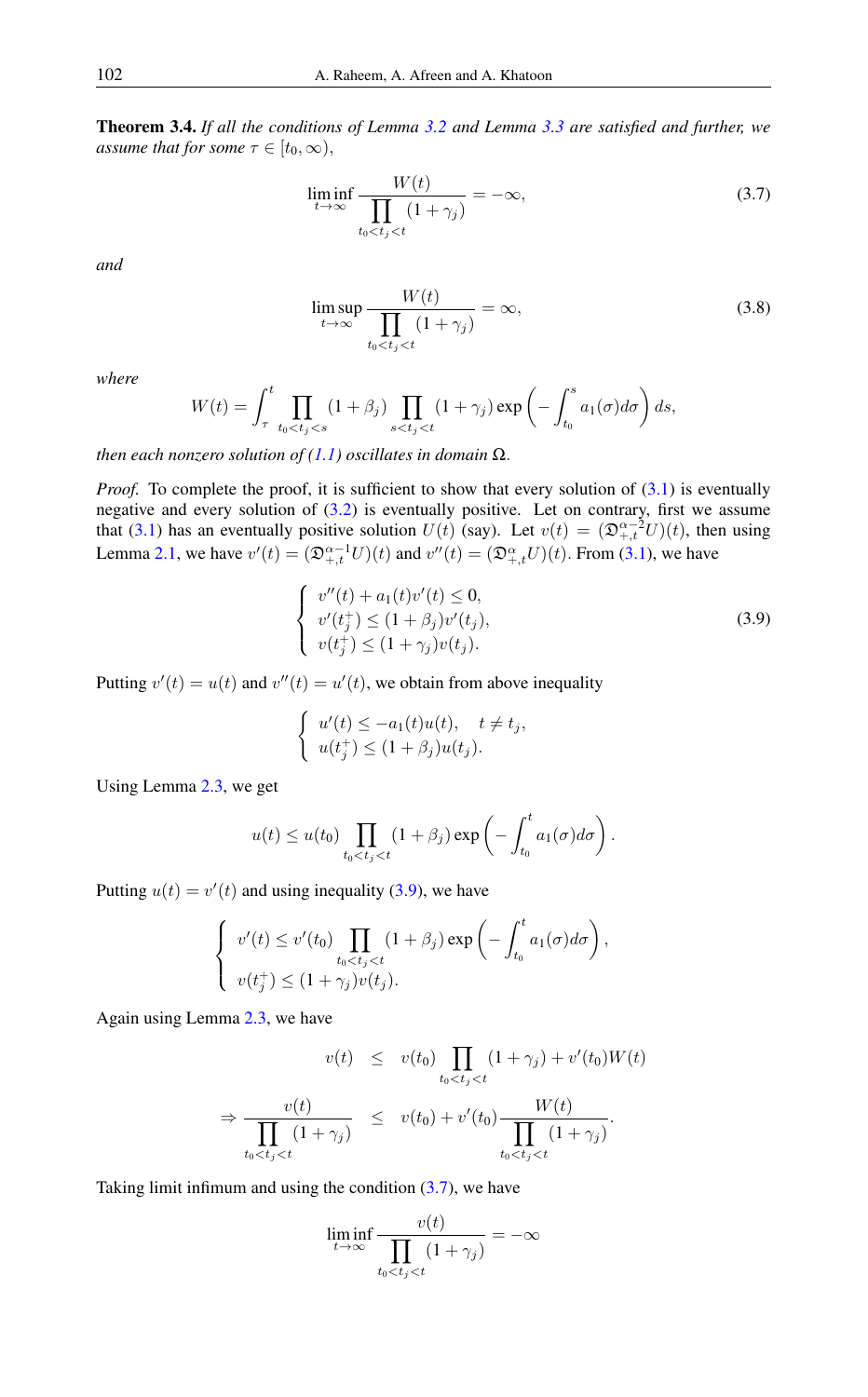which contradicts our assumption that  $v(t) > 0$ .

Secondly, suppose on contrary, [\(3.2\)](#page-2-3) has an eventually negative solution  $\tilde{U}(t)$ . Then, for some  $\tau_1 \in [t_0, \infty)$ , we have  $\tilde{U}(t) < 0, t \ge \tau_1$ . Let  $\tilde{v}(t) = (\mathfrak{D}_{+,t}^{\alpha-2}) \tilde{U}(t), t \ge \tau_1$ . Using Lemma [3.3](#page-3-2) in  $(3.2)$ , we have

<span id="page-5-0"></span>
$$
\begin{cases}\n\tilde{v}''(t) + a_1(t)\tilde{v}'(t) \ge 0, \quad t \ne t_j, \\
\tilde{v}'(t_j^+) \ge (1 + \beta_j)\tilde{v}'(t_j), \\
\tilde{v}(t_j^+) \ge (1 + \gamma_j)\tilde{v}(t_j).\n\end{cases}
$$
\n(3.10)

Let  $\tilde{v}'(t) = -\tilde{u}(t)$  and  $\tilde{v}''(t) = -\tilde{u}'(t)$ , then we have

$$
\begin{cases} \tilde{u}'(t) \leq -a_1(t)\tilde{u}(t), \quad t \neq t_j, \\ \tilde{u}(t_j^+) \leq (1+\beta_j)\tilde{u}(t_j). \end{cases}
$$

Using Lemma [2.3,](#page-1-3) we get

$$
\tilde{u}(t) \leq \tilde{u}(t_0) \prod_{t_0 < t_j < t} (1 + \beta_j) \exp \left(-\int_{t_0}^t a_1(\sigma) d\sigma\right).
$$

Using  $(3.10)$ , we have

$$
\begin{cases}\n-\tilde{v}'(t) \leq -\tilde{v}'(t_0) \prod_{t_0 < t_j < t} (1+\beta_j) \exp\left(-\int_{t_0}^t a_1(\sigma) d\sigma\right), \\
-\tilde{v}(t_j^+) \leq -(1+\gamma_j)\tilde{v}(t_j).\n\end{cases}
$$

Again using Lemma [2.3,](#page-1-3) we get

$$
-\tilde{v}(t) \le -\tilde{v}(t_0) \prod_{t_0 < t_j < t} (1 + \gamma_j) - \tilde{v}'(t_0)W(t)
$$

$$
\Rightarrow \frac{\tilde{v}(t)}{\prod_{t_0 < t_j < t} (1 + \gamma_j)} \ge \tilde{v}(t_0) + \tilde{v}'(t_0) \frac{W(t)}{\prod_{t_0 < t_j < t} (1 + \gamma_j)}.
$$

Taking limit supremum and using the condition  $(3.8)$ , we have

$$
\limsup_{t \to \infty} \frac{\tilde{v}(t)}{\prod_{t_0 < t_j < t} (1 + \gamma_j)} = \infty,
$$

which contradicts our assumption that  $\tilde{v}(t) < 0$ .

<span id="page-5-1"></span>Theorem 3.5. *Let (H1)-(H3) hold. We further assume that*

*(i)*  $(\mathfrak{D}_{+,t}^{\alpha-1}U)(t) > 0$ ,  $(\mathfrak{D}_{+,t}^{\alpha-2}U)(t) > 0$ ,  $U(t) > 0$ ,  $t \geq \tau_1$ . *(ii)*  $(\mathfrak{D}_{+,t}^{\alpha-1}U)(t) < 0$ ,  $(\mathfrak{D}_{+,t}^{\alpha-2}U)(t) < 0$ ,  $U(t) < 0$ ,  $t \geq \tau_2$ . *If*

$$
\liminf_{t \to \infty} \prod_{t_0 < t_j < t} \left( \frac{1 + \beta_j}{1 + \gamma_j} \right) \exp \left( - \int_{t_0}^t a_1(\sigma) d\sigma \right) = -\infty \tag{3.11}
$$

*and*

$$
\limsup_{t \to \infty} \prod_{t_0 < t_j < t} \left( \frac{1 + \beta_j}{1 + \gamma_j} \right) \exp \left( - \int_{t_0}^t a_1(\sigma) d\sigma \right) = \infty,
$$
\n(3.12)

*then all the nonzero solutions of [\(1.1\)](#page-1-0) oscillate.*

 $\Box$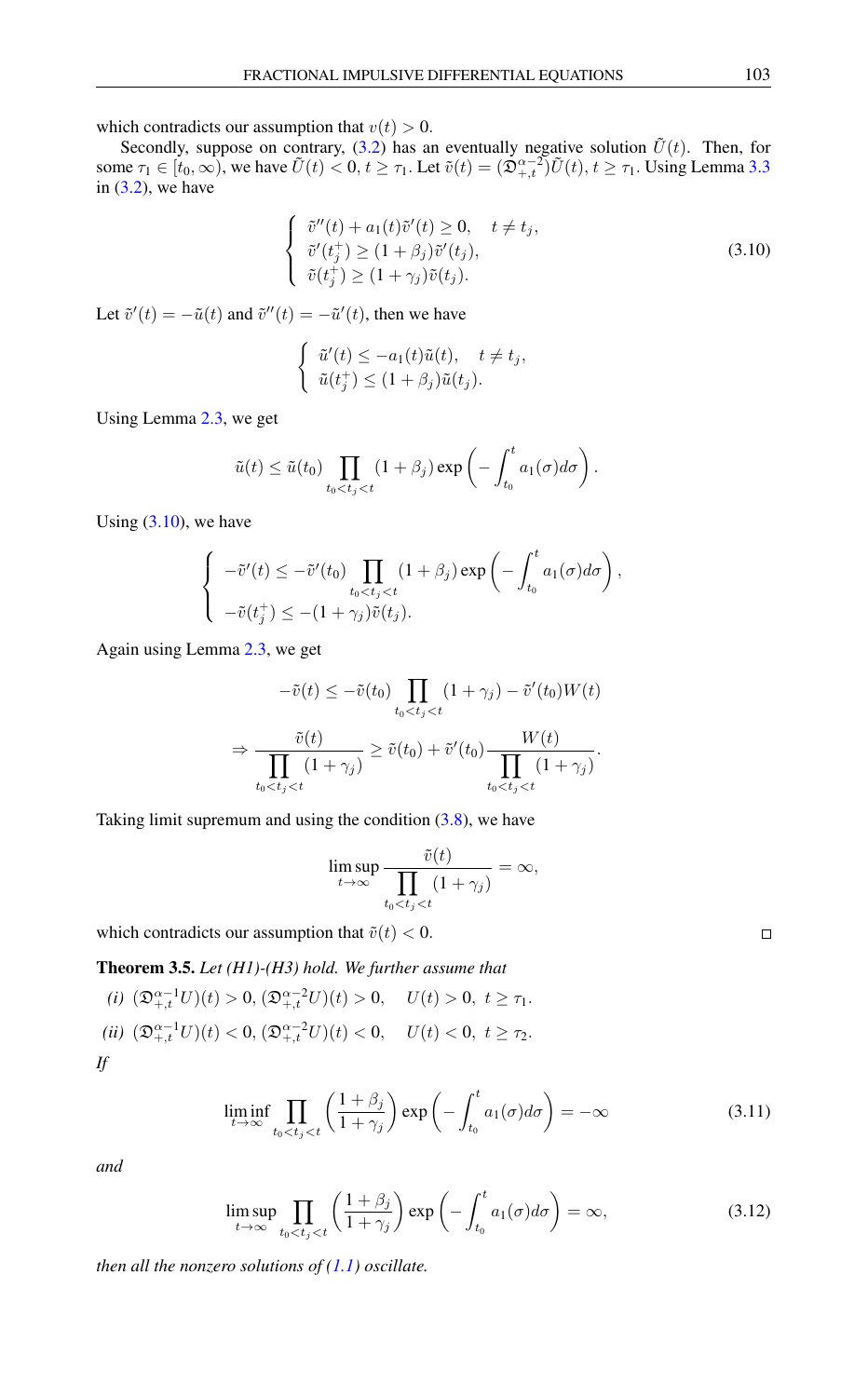*Proof.* Let on contrary  $U(t)$  be an eventually positive solution of [\(3.1\)](#page-2-2) and  $v(t) = (\mathfrak{D}_{+,t}^{\alpha-2}U)(t)$ , then using Lemma [2.1,](#page-1-2) we have  $v'(t) = (\mathfrak{D}_{+,t}^{\alpha-1}U)(t)$  and  $v''(t) = (\mathfrak{D}_{+,t}^{\alpha}U)(t)$ . Using condition (i) in [\(3.1\)](#page-2-2), for  $t \geq \tau_1$ , we have

<span id="page-6-0"></span>
$$
\begin{cases}\nv''(t) + a_1(t)v'(t) \le 0, & t \ne t_j, \\
v'(t_j^+) \le (1 + \beta_j)v'(t_j), \\
v(t_j^+) \le (1 + \gamma_j)v(t_j).\n\end{cases}
$$
\n(3.13)

If we define

$$
Z(t) = \frac{v'(t)}{v(t)},
$$

then

$$
Z'(t) = \frac{v''(t)}{v(t)} - \left[\frac{v'(t)}{v(t)}\right]^2.
$$

Using  $(3.13)$ , we have

$$
Z'(t) \le -a_1(t)Z(t) - [Z(t)]^2 \le -a_1(t)Z(t).
$$

Using the last two inequalities of  $(3.13)$ , we have

$$
\begin{cases}\nZ'(t) \le -a_1(t)Z(t), \\
Z(t_j^+) \le \left(\frac{1+\beta_j}{1+\gamma_j}\right)Z(t_j).\n\end{cases}
$$

Using Lemma [2.3,](#page-1-3) we get

$$
Z(t) \leq Z(t_0) \prod_{t_0 < t_j < t} \left( \frac{1+\beta_j}{1+\gamma_j} \right) \exp \left( - \int_{t_0}^t a_1(\sigma) d\sigma \right).
$$

Taking limit infimum, we get  $\liminf_{t\to\infty} Z(t) = -\infty$ , which contradicts our assumption that  $Z(t)$  is an eventually positive.

By using similar arguments, we get a contradiction if we assume  $U(t)$  is an eventually negative solution of  $(3.2)$ .  $\Box$ 

Theorem 3.6. *Assume that all the assumptions of Theorem [3.5](#page-5-1) hold and further, we assume that there exist real valued continuously differentiable functions*  $\Psi(t, s)$ ,  $\phi(t, s)$  *with domain*  $D_1 =$  $\{(t, s)|t \ge s \ge t_0 > 0\}$ *, with conditions* 

(A1) 
$$
\Psi(t,t) = 0
$$
,  $t \ge t_0$ , and  $\Psi(t,s) > 0$ ,  $t > s \ge t_0$ ;  
(A2)  $\frac{\partial}{\partial \Psi(t,s)} > 0$   $\frac{\partial}{\partial \Psi(t,s)} < 0$ 

$$
(A2) \frac{\partial}{\partial t} \mathbf{f}(t,s) \ge 0, \quad \frac{\partial}{\partial s} \mathbf{f}(t,s) \le 0,
$$
  

$$
(A3) \phi(t,s) = \frac{\partial \Psi(t,s)}{\partial s} - a_1(t)\Psi(t,s).
$$

$$
\c{If}
$$

$$
\liminf_{t\geq t_0}\left[\frac{1}{\Psi(t,t_0)}\int_{t_0}^t\prod_{t_0\leq t_j
$$

*then each nonzero solution of*  $(1.1)$  *is oscillatory in*  $\Omega$ *.* 

*Proof.* To complete the proof, it is sufficient to show that each solution of [\(3.1\)](#page-2-2) is eventually negative. If we assume that  $(3.1)$  has an eventually positive solution, then following the proof of Theorem [3.5,](#page-5-1) we have

<span id="page-6-1"></span>
$$
\begin{cases}\nZ'(t) + a_1(t)Z(t) + [Z(t)]^2 \le 0, \\
Z(t_j^+) \le \left(\frac{1+\beta_j}{1+\gamma_j}\right)Z(t_j).\n\end{cases}
$$
\n(3.14)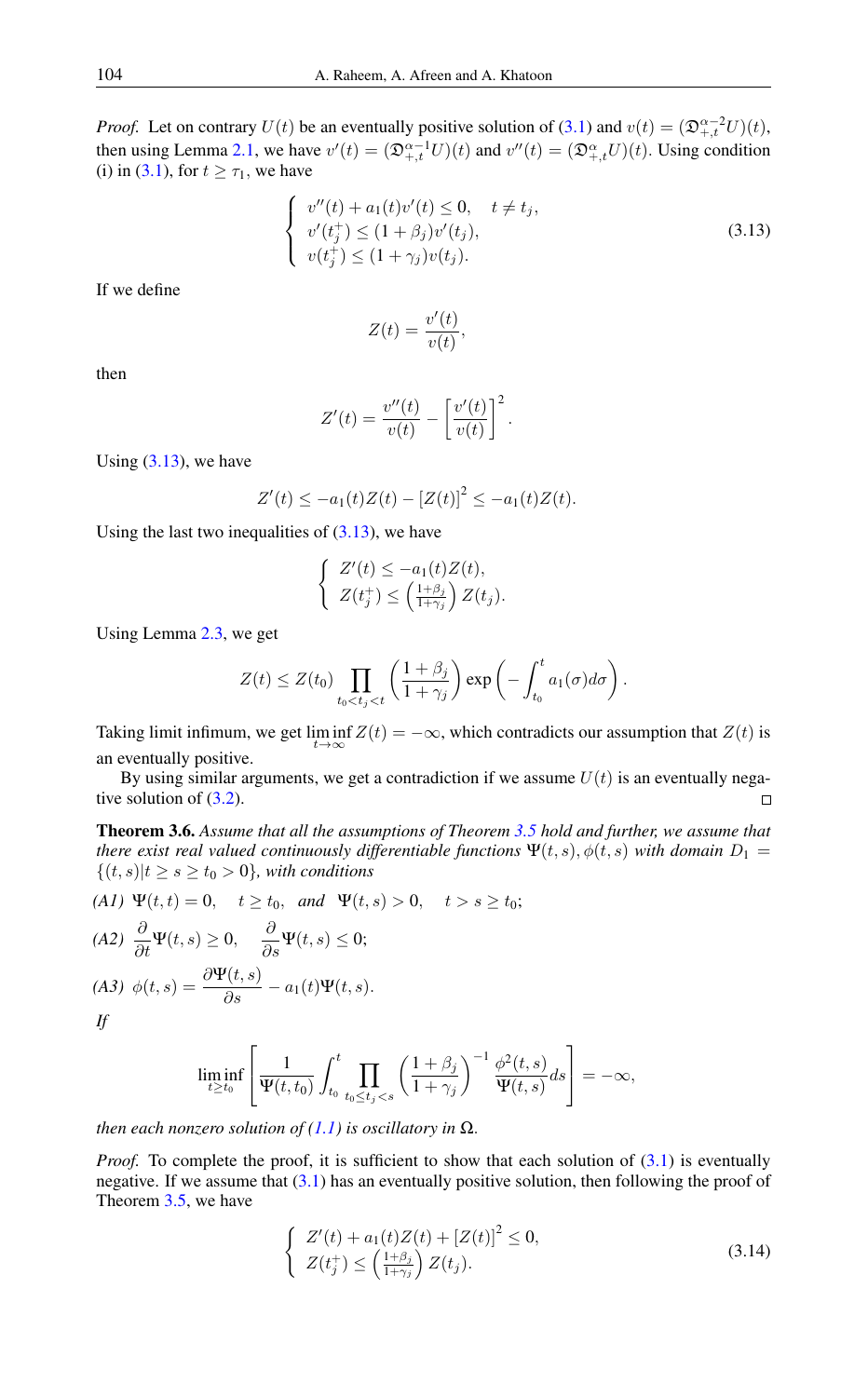Define

$$
H(t) = \prod_{t_0 \le t_j < t} \left(\frac{1+\beta_j}{1+\gamma_j}\right)^{-1} Z(t).
$$

Using second inequality of  $(3.14)$ , we get

$$
H(t_j^+) = \prod_{t_0 \le t_i \le t_j} \left(\frac{1+\beta_j}{1+\gamma_j}\right)^{-1} Z(t_j^+) \le \prod_{t_0 \le t_i < t_j} \left(\frac{1+\beta_j}{1+\gamma_j}\right)^{-1} Z(t_j) = H(t_j)
$$

which implies that  $H(t)$  is continuous on  $[t_0, \infty)$ . From  $(3.14)$ , we have

$$
H'(t) + a_1(t)H(t) + \prod_{t_0 \le t_j < t} \left(\frac{1+\beta_j}{1+\gamma_j}\right)H^2(t) \le 0.
$$

Multiplying by  $\Psi(t, s)$ , and integrating from  $t_0$  to  $t$ , we get

$$
\int_{t_0}^t \Psi(t,s)H'(s)ds + \int_{t_0}^t \Psi(t,s)a_1(s)H(s)ds
$$
  
+ 
$$
\int_{t_0}^t \prod_{t_0 \le t_j < s} \left(\frac{1+\beta_j}{1+\gamma_j}\right) \Psi(t,s)H^2(s)ds \le 0.
$$

Since

$$
\int_{t_0}^t \Psi(t,s)H'(s)ds = -\Psi(t,t_0)H(t_0) - \int_{t_0}^t \frac{\partial \Psi(t,s)}{\partial s}H(s)ds.
$$

Therefore, we have

$$
\int_{t_0}^t \prod_{t_0 \le t_j < s} \left( \frac{1+\beta_j}{1+\gamma_j} \right) \Psi(t,s) H^2(s) ds + \int_{t_0}^t \Psi(t,s) a_1(s) H(s) ds -\Psi(t,t_0) H(t_0) - \int_{t_0}^t \frac{\partial \Psi(t,s)}{\partial s} H(s) ds \le 0.
$$

Using condition (A3), we get

$$
\int_{t_0}^t \prod_{t_0 \le t_j < s} \left( \frac{1+\beta_j}{1+\gamma_j} \right) \Psi(t,s) H^2(s) ds - \int_{t_0}^t \phi(t,s) H(s) ds \le \Psi(t,t_0) H(t_0).
$$

Using the inequality  $\lambda AB^{\lambda-1} - A^{\lambda} \le (\lambda - 1)B^{\lambda}, \ \lambda \ge 1$ , we get

$$
-\int_{t_0}^t \prod_{t_0 \le t_j < s} \left( \frac{1+\beta_j}{1+\gamma_j} \right)^{-1} \frac{\phi^2(t,s)}{\Psi(t,s)} ds \le 4\Psi(t,t_0) H(t_0).
$$

$$
\Rightarrow \liminf_{t \ge t_0} \left[ \frac{1}{\Psi(t, t_0)} \int_{t_0}^t \prod_{t_0 \le t_j < s} \left( \frac{1 + \beta_j}{1 + \gamma_j} \right)^{-1} \frac{\phi^2(t, s)}{\Psi(t, s)} ds \right] \ge -4H(t_0)
$$

which leads to a contradiction.

# 4 Application

In this section, we consider the following example to illustrate the main results:

 $\Box$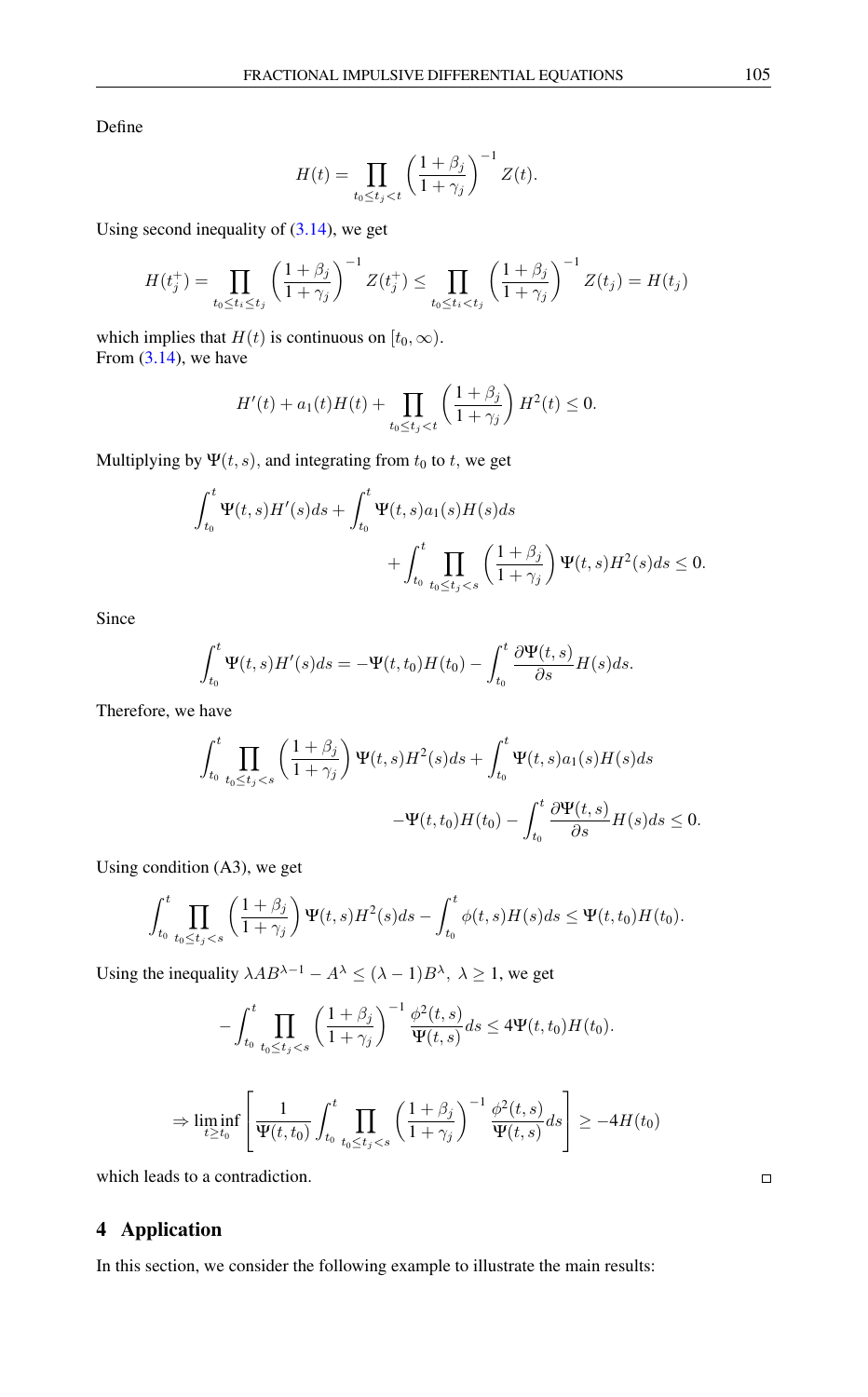Example 4.1. Consider the following system of fractional impulsive differential equations:

<span id="page-8-14"></span>
$$
\begin{cases}\n\mathfrak{D}_{+,t}^{\frac{1}{3}}u(z,t) + \frac{1}{t^2} \mathfrak{D}_{+,t}^{\frac{6}{5}} u(z,t) + t \mathfrak{D}_{+,t}^{\frac{1}{5}} u(z,t) \\
+ \frac{1}{t} g \left( \int_{t}^{\infty} (s-t)^{-\frac{1}{3}} u(z,s) ds \right) = 0, \quad t \neq t_j, \\
\mathfrak{D}_{+,t}^{\frac{6}{3}} u(z,t_j^+) - \mathfrak{D}_{+,t}^{\frac{8}{3}} u(z,t_j^-) = t_j^{-5} \sin(z) \mathfrak{D}_{+,t}^{\frac{6}{3}} u(z,t_j), \\
\mathfrak{D}_{+,t}^{\frac{1}{3}} u(z,t_j^+) - \mathfrak{D}_{+,t}^{\frac{1}{3}} u(z,t_j^-) = t_j^{-3} \sin(z) \mathfrak{D}_{+,t}^{\frac{1}{3}} u(z,t_j), \\
j = 1, 2, 3, \dots, \quad (z,t) \in (0, \frac{\pi}{2}) \times \mathbb{R}_+ = D.\n\end{cases} \tag{4.1}
$$

Here, we easily see that

$$
\int_{\tau}^{\infty} \exp\left(-\int_{t_0}^{s} \frac{a_2(\sigma)}{a_1(\sigma)} d\sigma\right) ds = \int_{\tau}^{\infty} \exp\left(-\int_{t_0}^{s} \frac{1}{\sigma} d\sigma\right) ds = \int_{\tau}^{\infty} \frac{t_0}{s} ds = \infty.
$$

Furthermore, we have

$$
\limsup_{t \to \infty} \frac{\int_{t_0}^t \prod_{t_0 < t_j < s} (1 + \beta_j) \prod_{s < t_j < t} (1 + \gamma_j) \exp\left(-\int_{t_0}^s a_1(\sigma) d\sigma\right) ds}{\prod_{t_0 < t_j < t} (1 + \gamma_j)} = \infty
$$

and

$$
\liminf_{t \to \infty} \frac{\int_{t_0}^t \prod_{t_0 < t_j < s} (1 + \beta_j) \prod_{s < t_j < t} (1 + \gamma_j) \exp\left(-\int_{t_0}^s a_1(\sigma) d\sigma\right) ds}{\prod_{t_0 < t_j < t} (1 + \gamma_j)} = -\infty.
$$

Thus all the conditions of Theorem [3.4](#page-4-3) are satisfied. Therefore each nonzero solution of the problem [\(4.1\)](#page-8-14) oscillates.

### <span id="page-8-0"></span>References

- <span id="page-8-6"></span>[1] D. D. Bainov and D. P. Mishev, *Oscillation theory for neutral differential equations with delay*, IOP Publishing Ltd, New York (1991).
- <span id="page-8-3"></span>[2] D. X. Chen, Oscillation criteria of fractional differential equations, *Adv. Difference Equ.* 33, 1-10 (2012).
- <span id="page-8-4"></span>[3] D. X. Chen, Oscillatory behavior of a class of fractional differential equations with damping, *U.P.B. Sci. Buli. Series A.* 75(1), 107-117 (2013).
- <span id="page-8-9"></span>[4] B. T. Cui, Y. Liu and F. Deng, Some oscillation problems for impulsive hyperbolic differential systems with several delays, *Appl. Math. Comput.* 146, 667-679 (2003).
- <span id="page-8-1"></span>[5] S. Das, *Functional fractional calculus for system identification and controls*, Springer, New York (2008).
- <span id="page-8-10"></span>[6] X. Fu, X. Liu and S. Sivalogannathan, Oscillation criteria for impulsive parabolic systems, *Appl. Anal.* 79, 239-255 (2007).
- <span id="page-8-11"></span>[7] X. Fu, X. Liu and S. Sivaloganathan, Oscillation criteria for impulsive parabolic differential equations with delay, *J. Math. Anal. Appl.* 268, 647-664 (2002).
- <span id="page-8-12"></span>[8] X. Fu and L. Zhang, Forced oscillation for impulsive hyperbolic boundary value problems with delay, *Appl. Math. Comput.* 158, 761-780 (2004).
- <span id="page-8-8"></span>[9] K. Gopalsamy, B. G. Zhang, On delay differential equations with impulses, *J. Math. Anal. Appl.* 139, 110-122 (1989).
- <span id="page-8-5"></span>[10] S. Harikrishnan, P. Prakash and J. J. Nieto, Forced oscillation of solutions of a nonlinear fractional partial differential equation, *Appl. Math. Comput.* 254, 14-19 (2015).
- <span id="page-8-2"></span>[11] A. A. Kilbas, H. M. Srivastava and J. J. Trujilo, *Theory and applications of fractional differential equations*, Vol. 204, Elsevier Science, Amsterdam (2006).
- <span id="page-8-7"></span>[12] V. Lakshmikantham, D. D. Bainov and P. S. Simeonov, *Theory of impulsive differential equations*, World Scientific, Singapore (1989).
- <span id="page-8-13"></span>[13] W. N. Li and M. Han, Oscillation of solutions for certain impulsive vector parabolic differential equations with delays, *J. Math. Anal. Appl.* 326, 363-371 (2007).